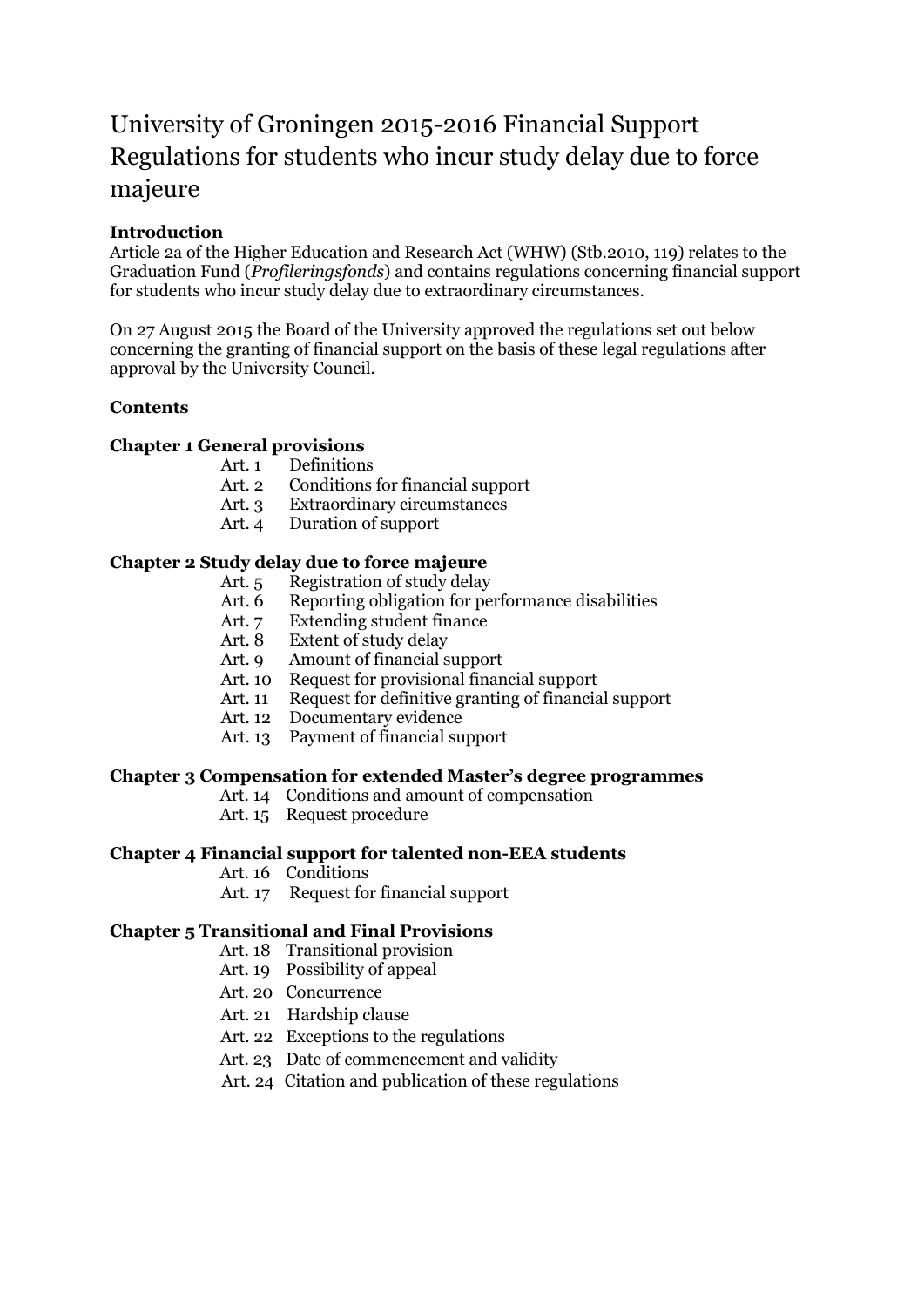# **Chapter 1 General provisions**

### **Article 1 Definitions**

Ba: the nominal duration of a Bachelor's degree programme

Board of the University: the Board of the University of Groningen

DUO (*Dienst Uitvoering Onderwijs*): Education Executive Agency

Ma: the nominal duration of a Master's degree programme

Performance-related grant: a student loan and travel allowance, possibly with the addition of a supplementary grant and bonuses. Performance-related grants are awarded by DUO for a period of three years for the Bachelor's degree programme and, depending on the duration of the Master's degree programme, one, two or three years for the Master's degree programme.

Student: a person enrolled as a student in a degree programme at the University of Groningen

Student Service Centre (SSC): University of Groningen expertise centre for study supervision.

Student counsellor: confidential advisor for students who have study progress problems, employed by the Student Service Centre

Study advisor: advisor for study-related issues, employed by a faculty

Student finance: a performance-related grant that students receive during the nominal duration of their degree programme, followed by a three-year loan period, in accordance with the WSF 2000.

UFC (*Universitaire Fondsencommissie*): University Funds Committee, a committee installed by the Board of the University which advises the Board with regard to decisions made on the basis of these Regulations

Act: the Higher Education and Research Act (WHW: *Wet op het Hoger Onderwijs en Wetenschappelijk onderzoek*)

WSF 2000 (*Wet studiefinanciering 2000*): Student Finance Act 2000

*Wet studievoorschot hoger onderwijs*: Higher Education Student Loan Act. The amendment to legislation including the WSF 2ooo (Student Finance Act 2000), following the introduction of a new student finance system: the student loan.

All other terms used in these regulations will have the meaning that the Act ascribes to them.

# **Article 2 Conditions for financial support**

The University of Groningen provides financial support from the Graduation Fund (*Profileringsfonds*) to students who incur study delay due to exceptional circumstances, and who

- are enrolled as full-time students in a degree programme and have not yet gained their degree
- have paid the relevant statutory tuition fees to the University of Groningen
- are or were entitled to a performance-related grant on the basis of the WSF 2000 during the period to which the request relates.

# **Article 3 Exceptional circumstances**

- 1. The following may constitute grounds for financial assistance:
	- a. illness
	- b. pregnancy and childbirth
	- c. physical, sensory or other performance disabilities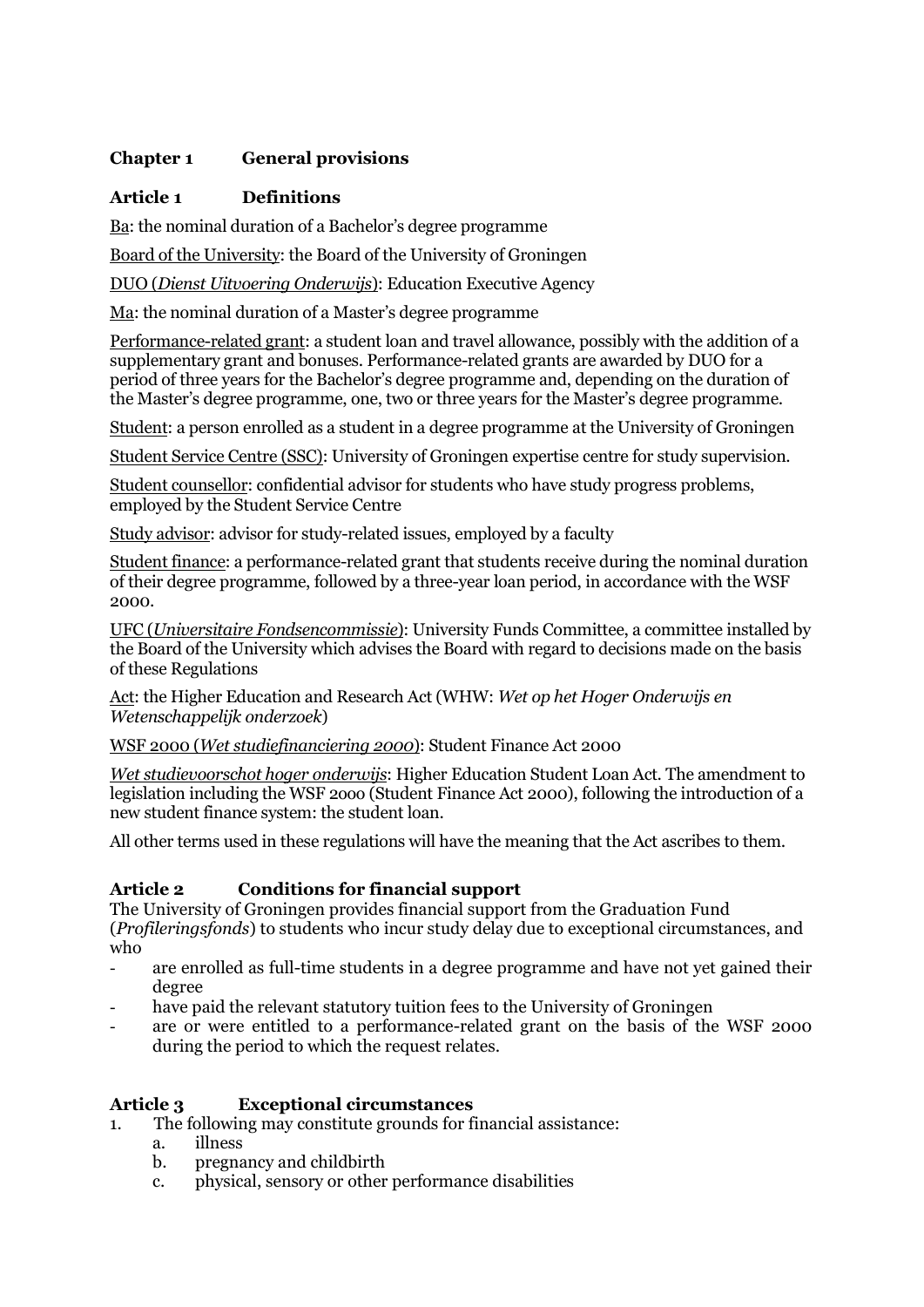- d. extraordinary family circumstances
- e. lack of a programme of study that meets objective standards
- f. a student's degree programme not being reaccredited while the student has not yet gained his/her degree.
- 2. Other exceptional circumstances include the extension by the University of a Master's programme. 'Exceptional circumstances' also cover talented non-EEA students, within the meaning of Chapters 3 and 4 of these Regulations.

### **Article 4 Duration of support**

- 1. In addition to the provisions of Article 2, on the basis of these Regulations students will be entitled to financial support for study delay incurred during the *Bachelor's phase* for one additional year calculated from the first year of registration in Higher Education  $(Ba + 1)$ .
- 2. In addition to the provisions of Article 3, on the basis of these Regulations students will be entitled to financial support for study delay incurred during the *Master's phase* for one additional year calculated from the first year of registration in Higher Education  $(Ma + 1)$ .

# **Chapter 2 Study delay due to force majeure**

# **Article 5 Reporting study delay**

- 1. A student must immediately report to his/her study advisor as soon as it becomes clear that the exceptional circumstance will last more than a month (resulting in a study delay of 5 ECTS credit points or more) to discuss how the study delay can be limited as much as possible.
- 2. After the initial report to the study advisor, the student must also contact the student counsellor immediately if the study delay increases during the academic year to more than 15 ECTS.
- 3. If the study advisor refers the student to a student counsellor, the student must make an appointment with the student counsellor within 4 weeks of reporting to the study advisor.
- 4. The study advisor or student counsellor will complete a digital registration form on the basis of the study delay circumstances. This form also includes the agreements made. The student must tick this digital form for approval via the website.
- 5. Students who are unable to report to the study advisor and/or the student counsellor themselves must appoint someone to do this for them.
- 6. Students must follow the advice of the study advisor and/or student counsellor and make every effort to minimize the study delay.

# **Article 6 Reporting obligation for performance disabilities**

In the event of expected study delay due to a performance disability or chronic illness, the student must report in accordance with the provisions of Article 5.

# **Article 7 Extension of student finance**

- 1. In the event that the study delay was caused by a temporary or structural performance disability, the student may in certain cases request extension of the performancerelated grant from DUO after consultation with the student counsellor. The study delay upon which such a request is based must have been reported to the student counsellor in accordance with Article 5 of these Regulations.
- 2. Students who are awarded an extension of the performance-related grant received from DUO are not entitled to support from the Graduation Fund during that period.

# **Article 8 Extent of study delay**

1. The link between the exceptional circumstance as referred to in Article 2.1 and the study programme will be taken into consideration when deciding on the extent of the study delay. Thus the number of months of study delay caused by an extraordinary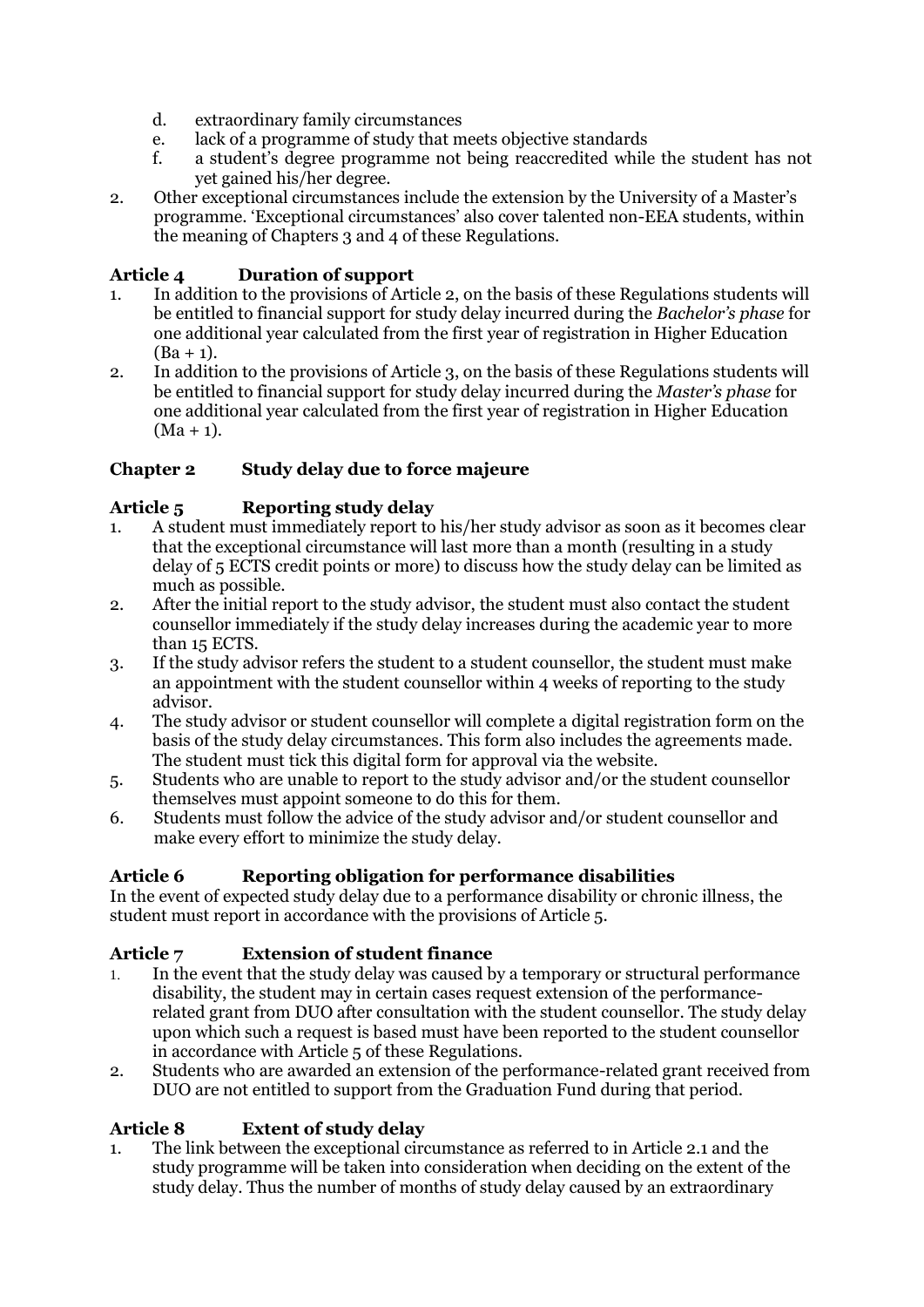circumstance can therefore normally only be calculated at the end of the period Ba+1 or  $Ma+1$ .

- 2. Financial support is only granted per full month.
- 3. No financial support will be granted for study delays of less than one month (less than 5 ECTS).

# **Article 9 Amount of financial support**

The financial support, related to the amount of study delay, will be equal to  $\epsilon$  286 per month, plus any supplementary grants and bonuses that the student received in the last month of the academic year in which the extraordinary circumstances occurred or in the last month of the period of the performance-related grant.

# **Article 10 Request for provisional financial support**

- 1. The request can be submitted between 1 September and 1 February after the academic year during which the exceptional circumstance occurred.
- 2. Students must request financial support by means of the digital request form on the website: [www.rug.nl/studievertraging.](http://www.rug.nl/studievertraging)
- 3. Students must upload the documentary evidence via de website, and must then fill in the digital request form in accordance with Article 10.2.
- 4. Students can check the status of the request procedure at any time via the website.
- 5. Requests submitted on or after 1 February of the year after the academic year in which the extraordinary circumstance occurred will not be processed.
- 6. If the request is incomplete, the student will be granted four weeks to complete the request. If the request is not completed within this term, it will not be considered further. The student will be notified of this.
- 7. The Board of the University will make a decision with regard to the request after consultation with the UFC. This will take place as soon as possible but within a maximum of 8 weeks of receipt of the completed request.
- 8. The decision will be:
	- a. either the granting of financial support,
	- b. or rejection of the request,
	- c. or non-consideration of the request because it was submitted after the deadline,
	- d. non-consideration of the request because the request was incomplete and the missing information was not provided before the deadline
- 9. The decision, supported by reasons, will be communicated to the student in writing.

# **Article 11 Request for definitive granting of financial support**

- 1. A request for definitive approval of provisionally granted financial support may be submitted:
	- a. one month before until no more than six months after the end of the period Ba+1 or Ma+1, or
	- b. one month before until no more than six months after graduation or termination of registration.
- 2. The decision will be:
	- a. either the granting of financial support, or
	- b. rejection of the request, or
	- c. non-consideration of the request because it was submitted after the deadline, or
	- d. non-consideration of the request because the request was incomplete and the missing information was not provided before the deadline
- 3. The amount of financial support will depend on the amount of study delay actually incurred, which will be determined on the basis of an up-to-date printout of the student's study results.
- 4. The decision, supported by reasons, will be communicated to the student in writing.

# **Article 12 Documentary evidence**

The following documents must be submitted with requests for financial support: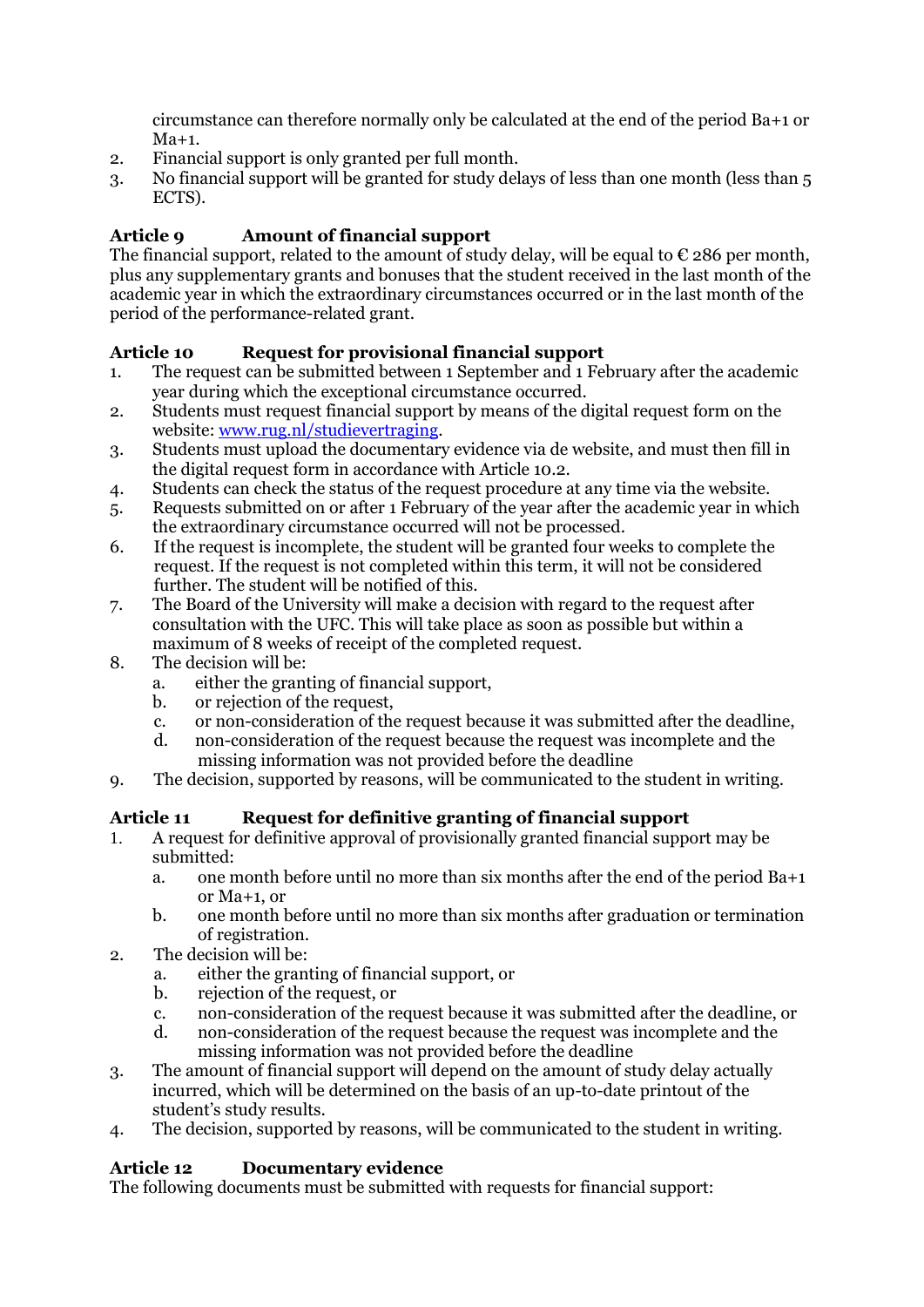- a. If the request is based on circumstances referred to in Article 3.1.a and 3.1.b, a declaration from a specialist (e.g. a physician or psychologist) specifying the period during which the circumstances occurred, or, in the case of a request for definitive awarding of provisional support, the statement of provisional approval issued previously.
- b. In the event of a structural performance disability or chronic illness as referred to in Article 3.1.c, a declaration by a specialist must be presented stating that there is a structural performance disability or chronic illness. This declaration only has to be submitted once.
- c. If the request is based on extraordinary family circumstances as referred to in Article 3.1.d, written proof of the extraordinary family circumstances.
- d. If the request is based on grounds as referred to in Article 3.1.e, a declaration from the faculty.
- e. If the request is based on loss of accreditation for the degree programme as referred to in Article 3.1.f, written proof and an explanation to support the request.
- f. A notification from DUO stating the amount of the grant in the last month of the academic year during which the extraordinary circumstances occurred. If relevant, a notification from DUO stating the amount of the last month of the performance-related grant during the loans phase.
- g. The most recent printout of the student's study results, certified by the Student Administration Office.

# **Article 13 Payment of financial support**

Payment will take place close to the date indicated by the student. The date of payment must be within a year of deregistration.

# **Chapter 3 Compensation for extended Master's degree programmes**

# **Article 14 Conditions and amount of compensation**

- 1. The University of Groningen will grant financial compensation to students who are registered at the institution for an extended Master's degree programme with a student workload of 90 ECTS or 120 ECTS.
- 2. Students must satisfy all conditions listed in Article 2 of these Regulations.
- 3. When the Board of the University decides the amount of financial compensation, it will base its decision on the original most recent information or the most recent 'Message' concerning the basic grant, plus any supplementary grant/bonuses in accordance with the WSF 2000. The financial support will also comprise a sum to cover the costs of the student travel product that is in line with the amount that DUO reimburses for temporary absence abroad. No financial support will be provided for a loan granted under the Higher Education Student Loan Act.
- 4. Financial compensation will be paid on the basis of the number of months of the academic year that the student was registered at the University of Groningen and will not exceed the period corresponding to the student workload over and above 60 ECTS credit points.
- 5. Students can only qualify for financial compensation for one extended Master's degree programme at the University of Groningen.

# **Article 15 Request procedure**

- 1. Students who believe they qualify for financial compensation may submit a digital request via the University of Groningen website [http://www.rug.nl/studenten/studiebegeleiding/studievertraging/index.](http://www.rug.nl/studenten/studiebegeleiding/studievertraging/index)
- 2. The request must be submitted within six months of registration terminating. Requests submitted after this period will not be processed, except in the event of force majeure.
- 3. Decisions will be made by or on behalf of the Board of the University as soon as possible, and in any case within 8 weeks. The Board of the University – or someone on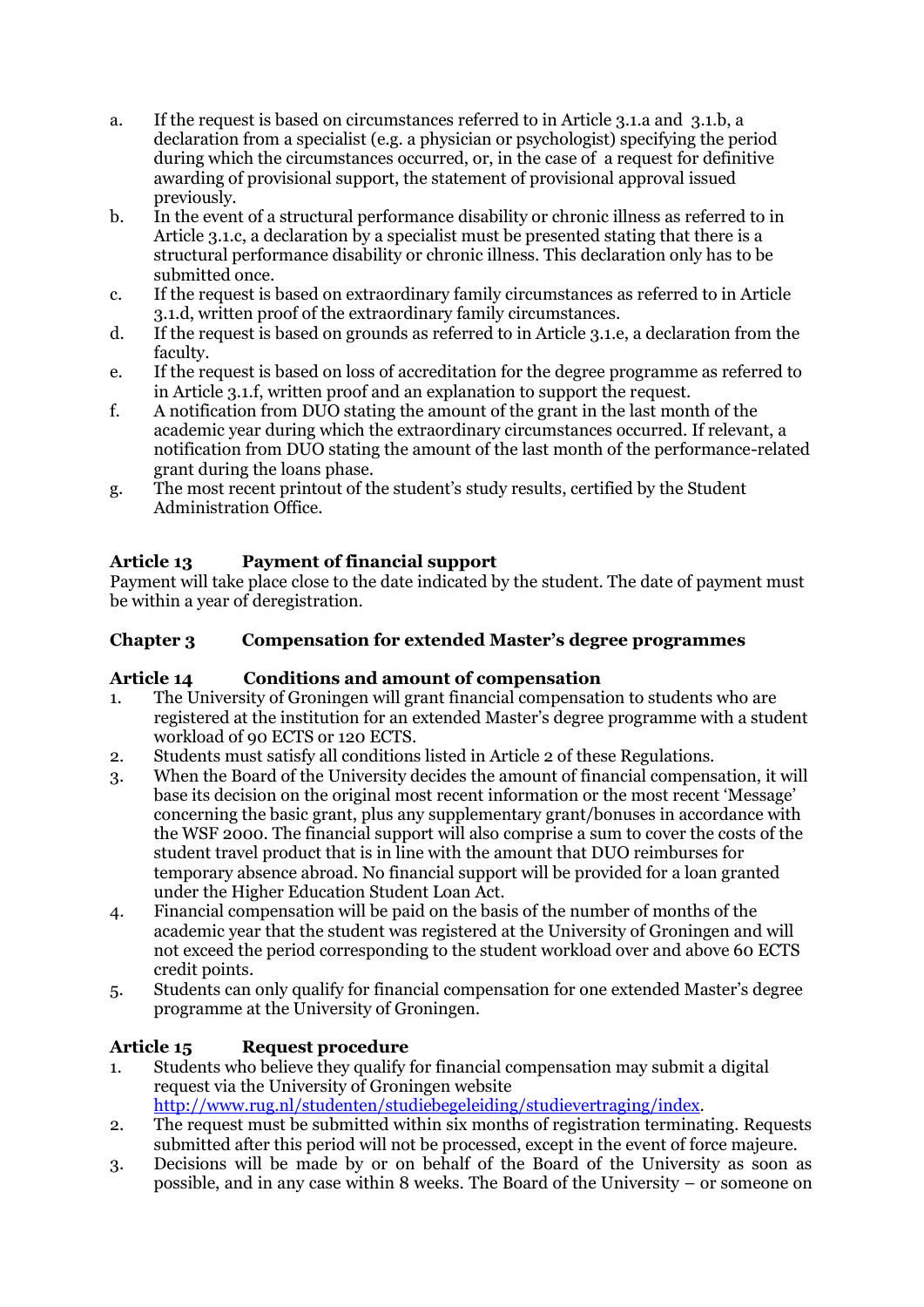its behalf – may consult the relevant Faculty Board, Programme Director or study advisor for advice before coming to a final decision.

4. The requester will be notified in writing of the decision.

### **Chapter 4 Financial support for talented non-EEA students**

### **Article 16 Conditions**

A talented student who is not a member of one of the groups set out in Article 2.2 of the Student Finance Act 2000 and does not have Surinamese nationality is eligible for financial support in the form of a 'knowledge grant' if:

- a. he/she resides in the Netherlands, Belgium, Luxembourg or one of the following states of the Federal Republic of Germany: North Rhine-Westphalia, Lower Saxony or Bremen
- b. and meets the criteria set by the faculty in question for eligibility for a 'knowledge grant'.

### **Article 17 Request for financial support**

- 1. Students must contact the Board of the relevant faculty to request financial support.
- 2. Each faculty has its own request procedure and the amount of financial support may vary.

### **Chapter 5 Transitional and final provisions**

### **Article 18 Transitional provisions**

Students who incur study delay as a result of exceptional circumstances referred to in Article 3 of these Regulations, and to whom the Higher Education Student Loan Act (*Wet studievoorschot hoger onderwijs*) does not apply on 1 September 2015, are entitled to support from the Graduation Fund in accordance with the University of Groningen Graduation Fund Regulations 2014-2015.

### **Article 19 Possibility of appeal**

Students can lodge a written appeal with the Board of the University against a decision as referred to in Article 1:3 of the General Administrative Law Act taken by or on behalf of the Board of the University on the grounds of these Regulations within six weeks via the Central Portal for the Legal Protection of Student Rights, P.O. Box 72, 9700 AB Groningen, the Netherlands, www.rug.nl/studenten.

### **Article 20 Concurrence**

In the event that study delay within the meaning of these Regulations coincides with membership of a consultative body or board/committee, or with top-level sport activities as determined in the '*University of Groningen 2015-2016 Financial Support Regulations for student members of consultative/administrative bodies, committee members of student organizations and top-level athletes'*, the specified term for these activities will be taken into consideration when determining the extent of the study delay. The maximum number of months of financial support per academic year is twelve.

### **Article 21 Hardship clause**

In some cases a request for financial support may be granted if rejection would result in a situation of unfairness of overriding nature.